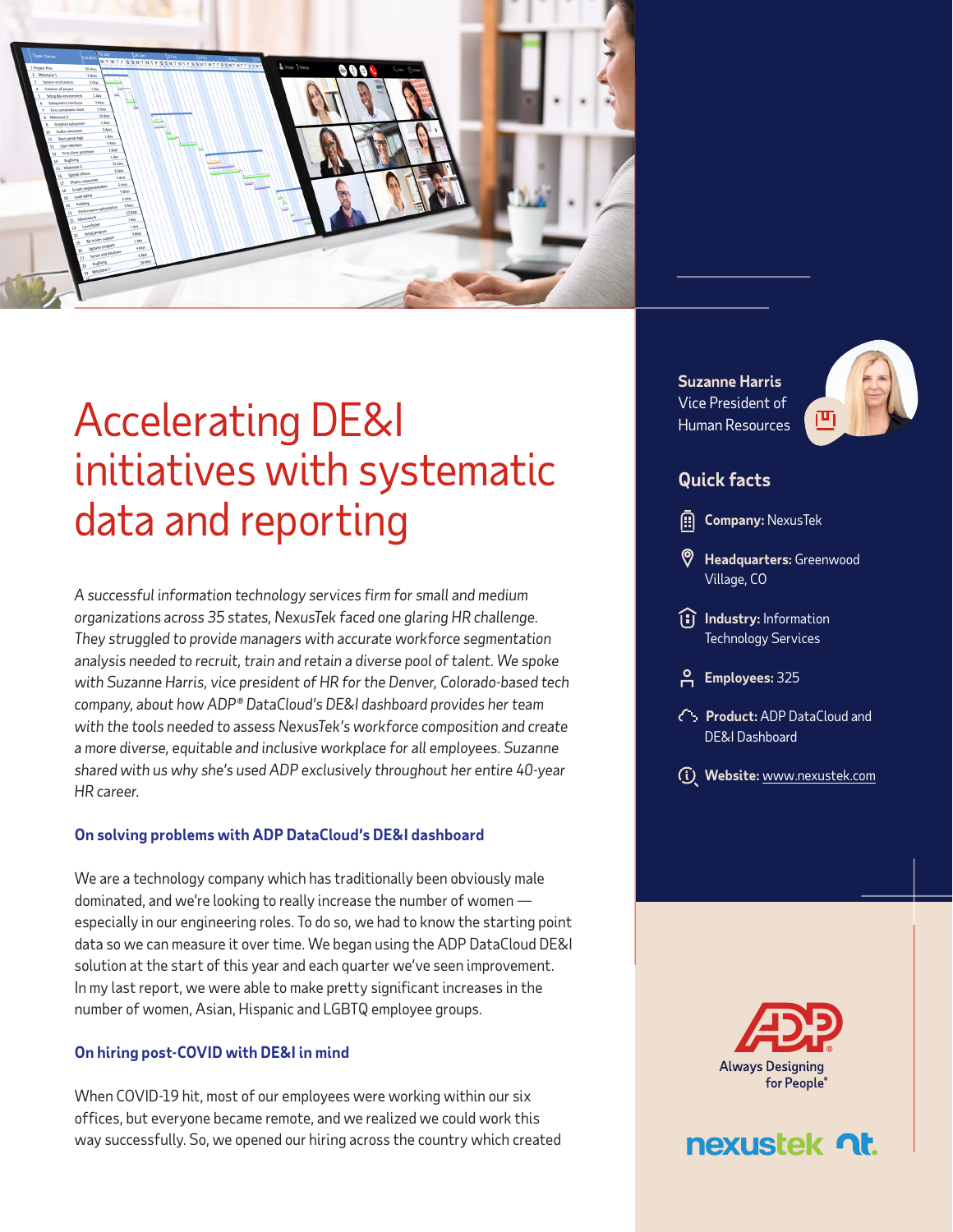a much larger and more diverse labor pool for us to recruit from. We are also trying to reach out to different groups through employee referral programs and by making sure that we've got very structured interviewing and training so that managers are unbiased in their approach to recruiting practices. We can track all of this through ADP's DataCloud solution quarterly and report it to our executive leadership team and private equity group.

#### **On expanding business and ROI with ADP Workforce Now®**

When I first came to work for NexusTek, five acquisitions came together using very basic payroll. We were able to mobilize all these different companies into one system pretty quickly using ADP Workforce Now, thereby saving money. That also meant we did not have to add to our HR team as the company grew. I still have a very small team of five that maintain all HR and payroll-related functions, including recruiting. Without all the ADP modules working together and seamlessly, we would not have the bandwidth to do it all. Plus, it saves us a lot of time. I've worked with ADP for all 40 years of my career and I've seen the growth and the transformation of ADP from just a payroll service provider to a true human capital management system that embraces all things HR.

#### **On segmenting workforce data with ADP DataCloud's DE&I dashboard**

With ADP's DataCloud DE&I dashboard, we are able to look at workforce segmentation data by department and by managers who work across our six separate office locations in different demographic regions. We can make our managers more aware of their numbers and where they have areas that need improvement when it comes to diversity. With the ability to show them jobs by gender and ethnicity, we can help them become more aware in their hiring and employee retention practices so we can continue to improve those numbers.

#### **On DE&I workforce reporting**

Data is critical. When you want to grow your company, executives, private equity and shareholders all want data and you have to be able to extract that information and report quickly — maybe even on a moment's notice. We frequently have to provide reports to our executive team and managers who are looking at the data for their own reasons too. Whether it be from EEO reporting, recruiting, payroll, time and attendance or whether we want to look at promotion and salary data, it's so critical that we can extract that all quickly and with accuracy. I'm able to pull the data quickly from the DE&I dashboard and create graphs and reports that can show where we need to make improvements and in what areas. All the ADP systems talk to each other so we're able to get that accuracy we need in reporting.

#### **On ADP SmartCompliance®**

Each of the 35 states we work in requires so much additional compliance work for us, whether it be around time and attendance or payroll tax filings. To eliminate so many administrative tasks and be able to track compliance

# *!!*

At NexusTek, we see DE&I not as a destination but rather a journey. We want to make sure that all of our initiatives are helping us move that needle in the right direction. ADP embraced diversity long before most companies even had it on their radar. There is no other company for me. They do great things in their community. Their culture is healthy. They have long, tenured employees which creates a positive customer service experience. ADP is the most important strategic partner to my team.

**Suzanne Harris**  VP of HR